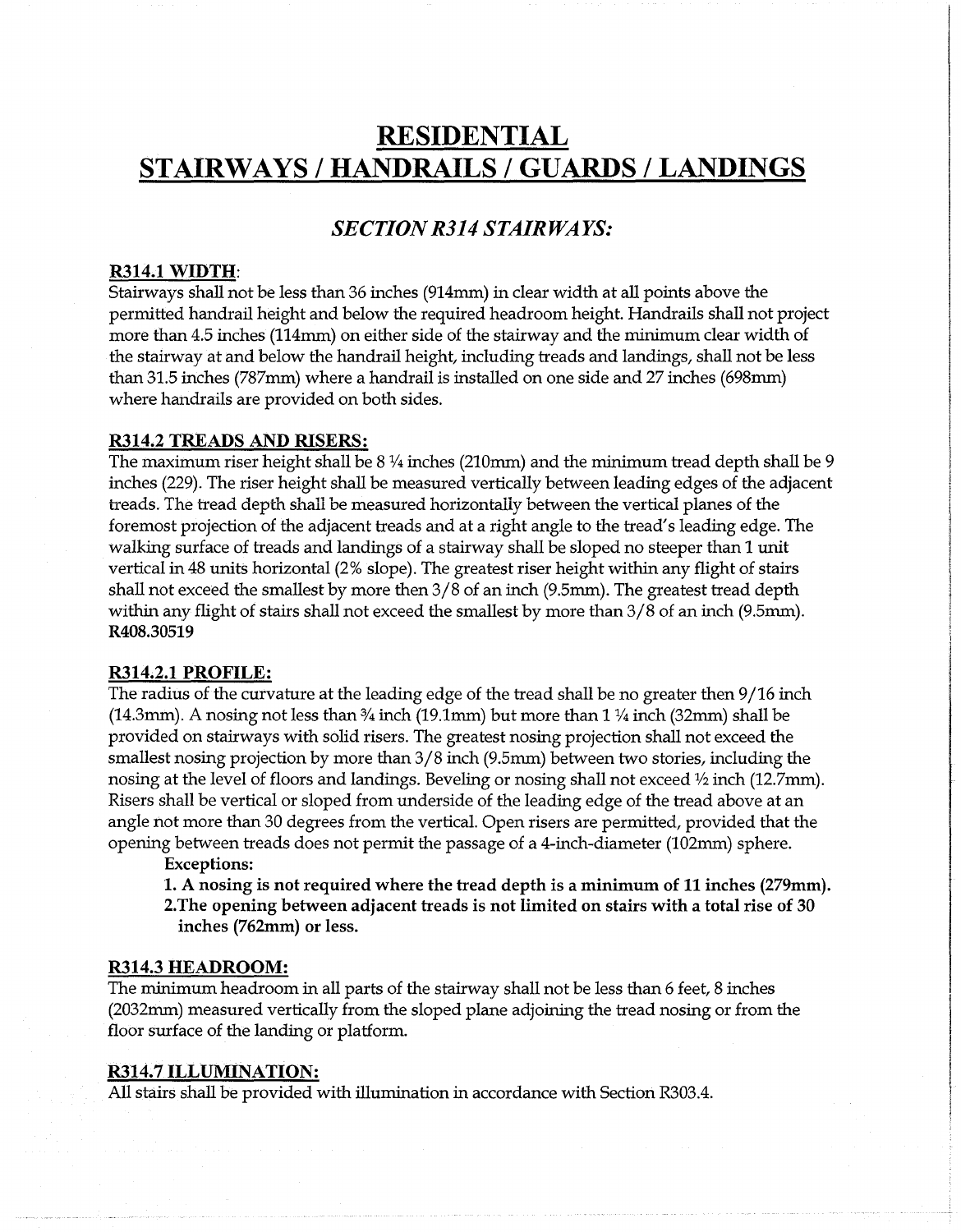### *SECTION R315 HANDRAILS:*

### R315.1 HANDRAILS:

Handrails that have a minimum and maximum height of the 34 inches and 38 inches (864mm and 965mm), respectively, measured vertically from the nosing of the treads, shall be provided on a least one side of the stairways. All required handrails shall be continuous the full length of the stairs with 3 or more risers from the point directly above the top riser of a flight to a point directly above the lowest riser of the flight. Ends shall be returned or shall terminate in newel posts or safety terminals. Handrails adjacent to a wall shall have a space of not less than 1.5 inches (38mm) between the wall and the handrail.

EXCEPTIONS:

- 1. Handrails shall be permitted to be interrupted by a newel post at a turn.
- 2. The use of a volute, turnout, or starting easing shall be allowed over the lowest tread. R408.30520

#### R315.2 HANDRAIL GRIP SIZE:

The hand grip portion of handrails shall have a circular cross section of  $1\frac{1}{4}$  inches (32mm) minimum to 2 5/8 inches (67mm) maximum. Other handrail shapes that provide an equivalent grasping surface are permissible. Edges shall have a minimum radius of 1/8 inch (3.2mm).

# *SECTION R316 GUARDS:*

#### R316.1 GUARDS REQUIRED:

Porches, balconies or raised floor surfaces located more than 30 inches (762mm) above the floor grade below shall have guards not less than 36 inches (914mm) in height. Open sides of stairs with a total rise of more than 30 inches (762mm) above the floor or grade below shall have guards not less than 34 inches (864mm) in height measured vertically from the nosing of the treads.

#### R316.2 GUARD OPENING LIMITATIONS:

Required guards on open sides of stairways, raised floor areas, balconies and porches shall have intermediate rails or ornamental closures that do not allow passage of a sphere 4 inches (102mm) in diameter. Required guards shall not be constructed with horizontal rails or other ornamental pattern that results in a ladder effect.

EXCEPTION: The triangular openings formed by the riser, tread and bottom rail of a guard at the open side of a stairway are permitted to be of such a size that a sphere 6 inches (152mm) cannot pass through.

### *SECTION R312 LANDINGS*

### R312.1.11 LANDINGS FOR STAIRWAYS:

There shall be a floor or landing at the top and bottom of each stairway. EXCEPTION: At the top of an interior flight of stairs, if a door does not swing over the stairs. A stairway between the garage and dwelling is defined as an interior stairway. R408.30517

### R312.1.2 LANDING AT DOORS:

There shall be a floor or landing on each side of exterior door. EXCEPTION: At the exterior side of sliding doors.